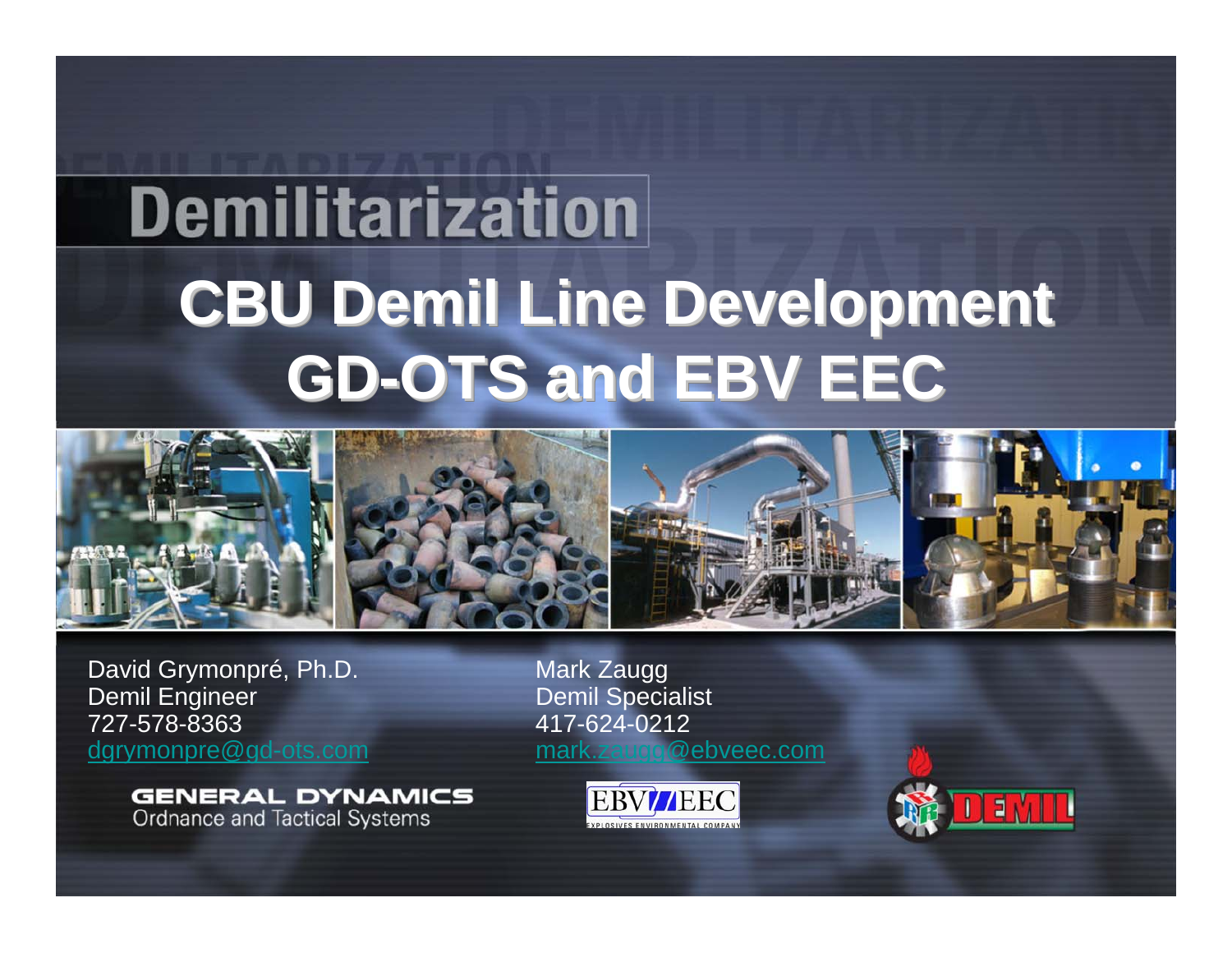## **Outline of Presentation**

- **Summary of Results**
- **CBU Line Requirements**
- •**Approach to Fill Capability Gap**
- $\bullet$ **Line Development Overview**
- •**Overall Demil Approach**
- **Pictures and Videos**
- •**Current Operational Status**
- •**Demil Capability of Stockpile Assets with Submunitions**

*Proprietary processes will not be discussed in this presentation*

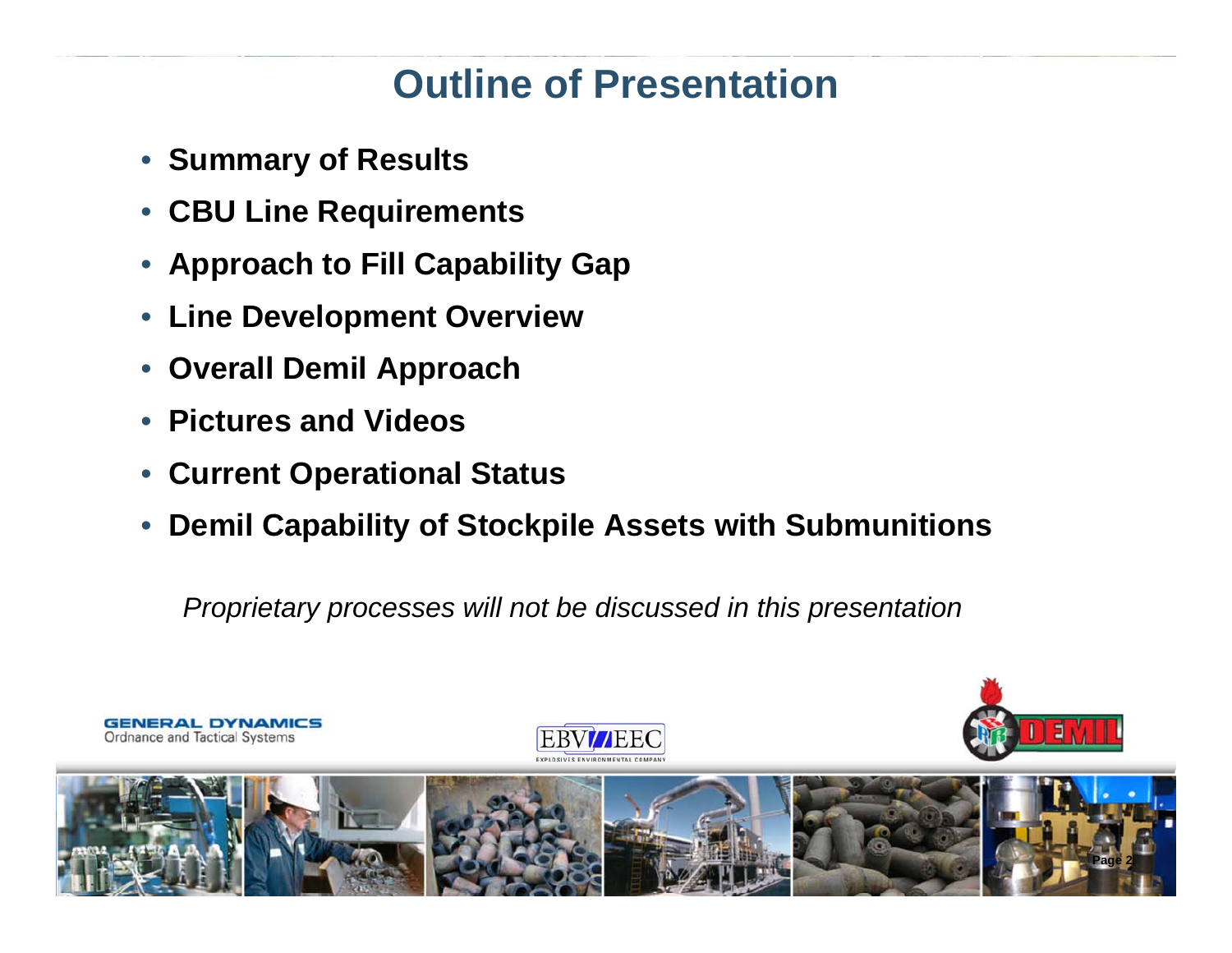## **Summary of Results**

#### **CBU Demil Line is Operating**

- **Safe and Efficient**
- **720 Bomblets per Hour – Design Rate**
	- **- More than 3 CBU / hour**
- **Timeframe from Design to Production - 8 Months**
- **State of the Art Equipment**
	- **- Fully Automated Bomblet Disassembly Machine**
	- **- Automated Inspection throughout Disassembly**
- **Engineering Solution – No R&D**
- **No USG Capital Investment**

**GENERAL DYNAMICS** 

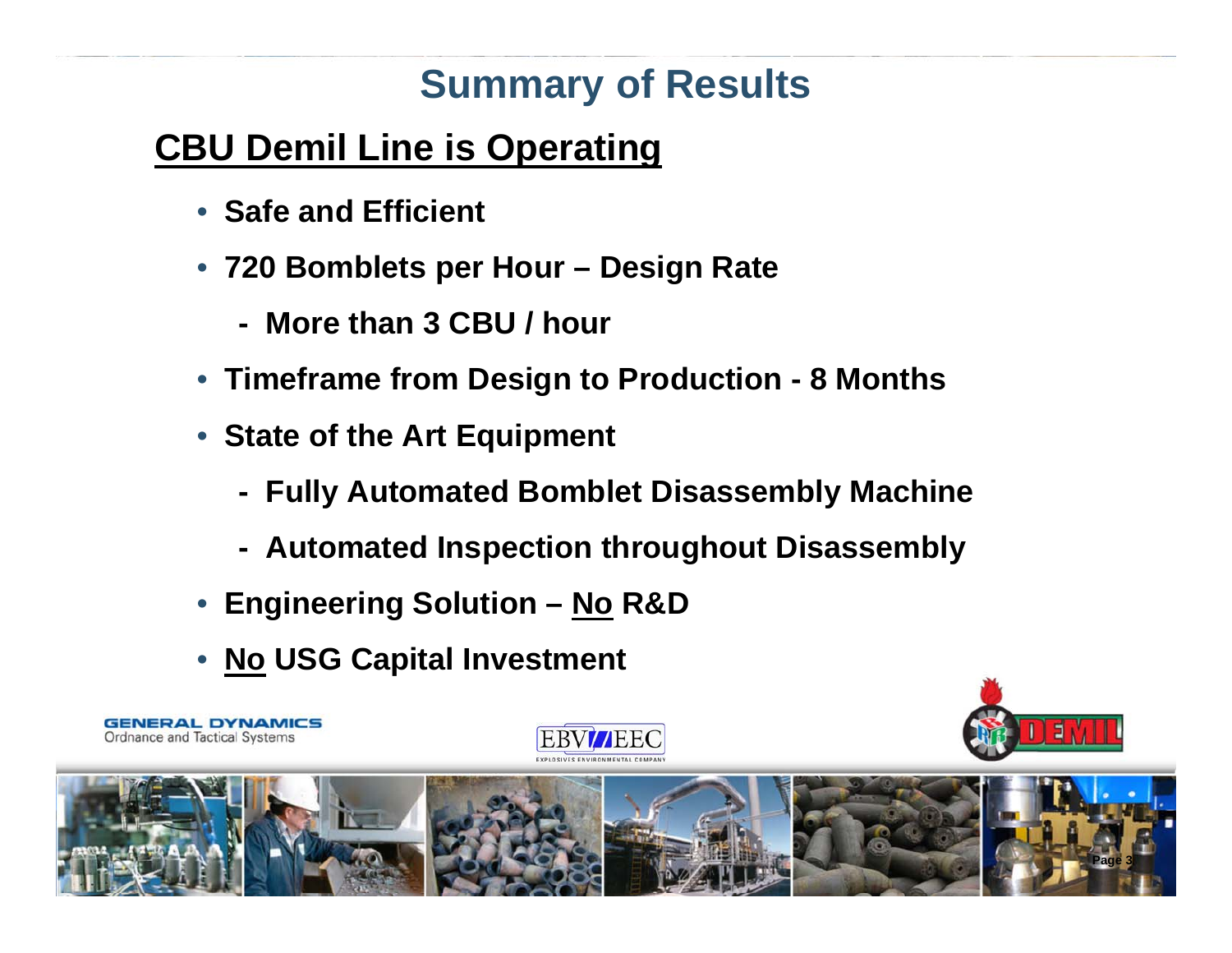#### **Base Year Award CBU**

#### **CDT: 1,585 Tons / 3,114 Units**

| <b>DODIC</b> | <b>Nomen</b>  | <b>Quantity</b> | <b>Tonnage</b><br>$[t] % \begin{center} % \includegraphics[width=\linewidth]{imagesSupplemental_3.png} % \end{center} % \caption { % \textit{DefNet} of the \textit{DefNet} dataset. % Note that the \textit{DefNet} and \textit{DefNet} dataset. % Note that the \textit{DefNet} and \textit{DefNet} dataset. % Note that the \textit{DefNet} and \textit{DefNet} dataset. % Note that the \textit{DefNet} and \textit{DefNet} dataset. % Note that the \textit{DefNet} and \textit{DefNet} dataset. % Note that the \textit{DefNet} and \textit{DefNet} dataset. % Note that the \textit{DefNet} and \textit{DefNet} dataset. % Note that the \textit{DefNet} and \textit{DefNet}$ | <b>Bomblets</b>                     | <b>Quantity</b><br>/CBU | NEW/<br><b>CBU</b><br>[ <b>l</b> | HE.             |
|--------------|---------------|-----------------|--------------------------------------------------------------------------------------------------------------------------------------------------------------------------------------------------------------------------------------------------------------------------------------------------------------------------------------------------------------------------------------------------------------------------------------------------------------------------------------------------------------------------------------------------------------------------------------------------------------------------------------------------------------------------------------|-------------------------------------|-------------------------|----------------------------------|-----------------|
| <b>E800</b>  | 52B/B         | 790             | 394                                                                                                                                                                                                                                                                                                                                                                                                                                                                                                                                                                                                                                                                                  | <b>BLU 61 A/B</b>                   | 220                     | 134                              | <b>Cyclotol</b> |
| E803         | 58/B<br>58A/B | 508<br>851      | 259<br>432                                                                                                                                                                                                                                                                                                                                                                                                                                                                                                                                                                                                                                                                           | <b>BLU 63/B</b><br><b>BLU 63A/B</b> | 650                     | 190                              | <b>Cyclotol</b> |
| E828         | 71/B          | 965             | 498                                                                                                                                                                                                                                                                                                                                                                                                                                                                                                                                                                                                                                                                                  | <b>BLU 86/B</b>                     | 650                     | 167                              | <b>Comp B</b>   |





Ε





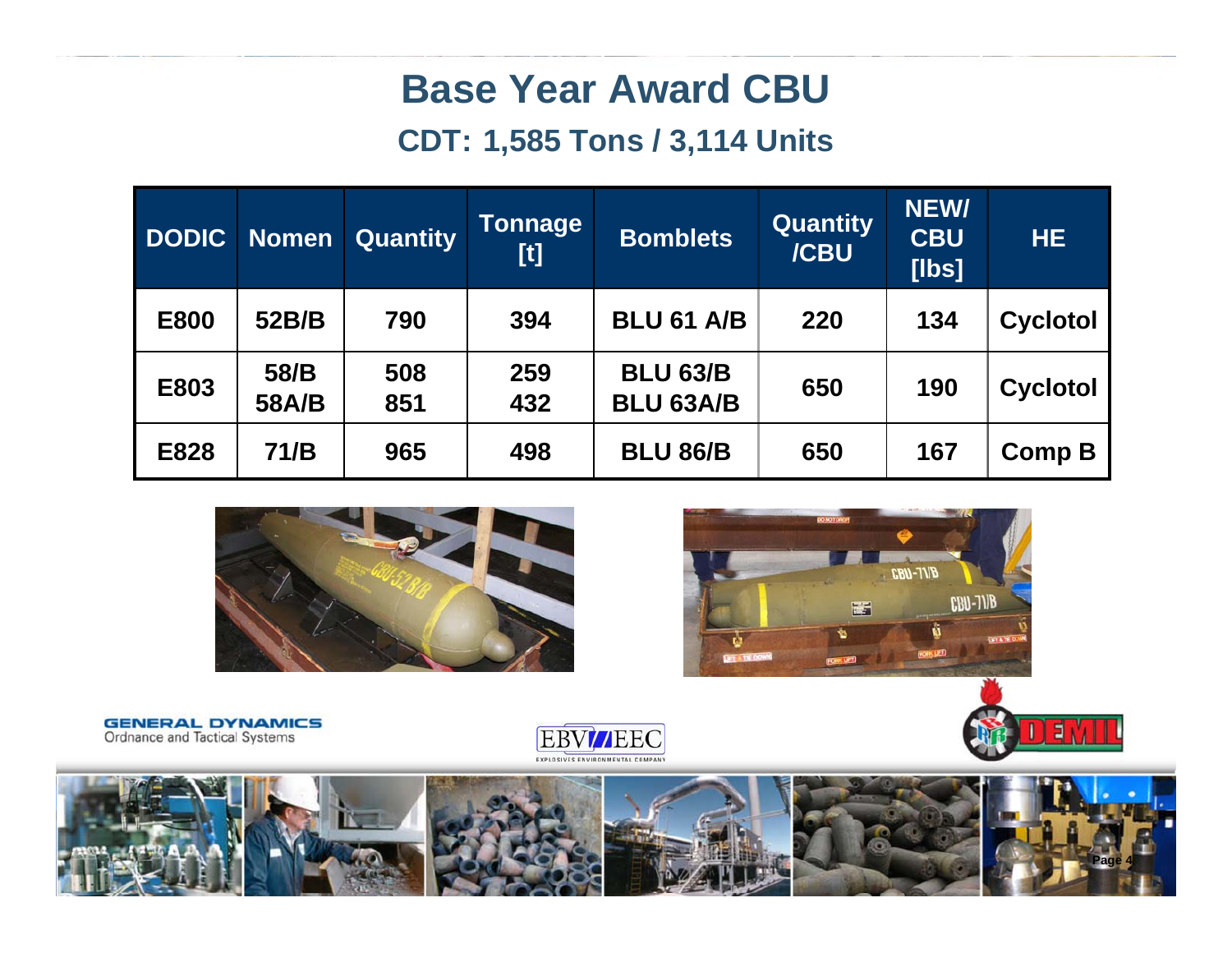#### **CBU Bomblets**





**BLU 61 A/B**

| <b>Bomblets</b>                     | <b>Quantity</b><br>/CBU | <b>NEW/</b><br><b>Bomblets</b> |
|-------------------------------------|-------------------------|--------------------------------|
| <b>BLU 61 A/B</b>                   | 220                     | 0.61 lbs                       |
| <b>BLU 63/B</b><br><b>BLU 63A/B</b> | 650                     | $0.26$ lbs<br>0.28 lbs         |
| <b>BLU 86/B</b>                     | 650                     | 0.26 lbs                       |







**BLU 63/B, 63A/B, BLU 86/B**

**GENERAL DYNAMICS**<br>Ordnance and Tactical Systems





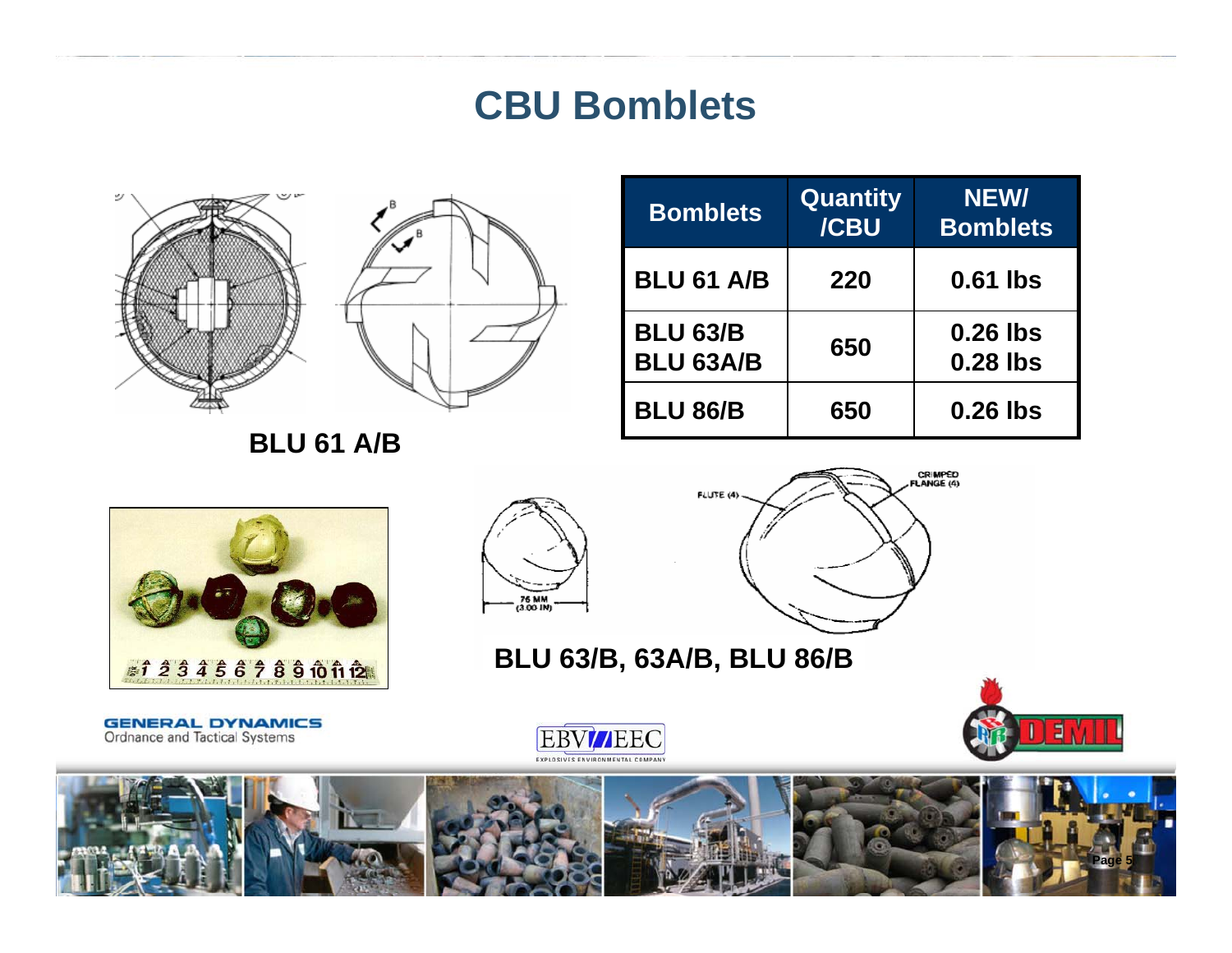## **CBU Facility Requirements**

- • **Combination of Automated and Manual Operations** 
	- −**Maximum Safety / Minimum Risk**
	- −**To Achieve Highest Process Efficiency**
- • **High Volume Throughput**
	- **To Complete Current Contract Requirements**
	- **Enough Capacity to Deplete All Similar Assets in B5A Account**
- **Low Maintenance Requirements**
- • **Bomblet Disassembly Operations are Remote Controlled with Video Monitoring**
- **Thermal Treatment of Energetics**

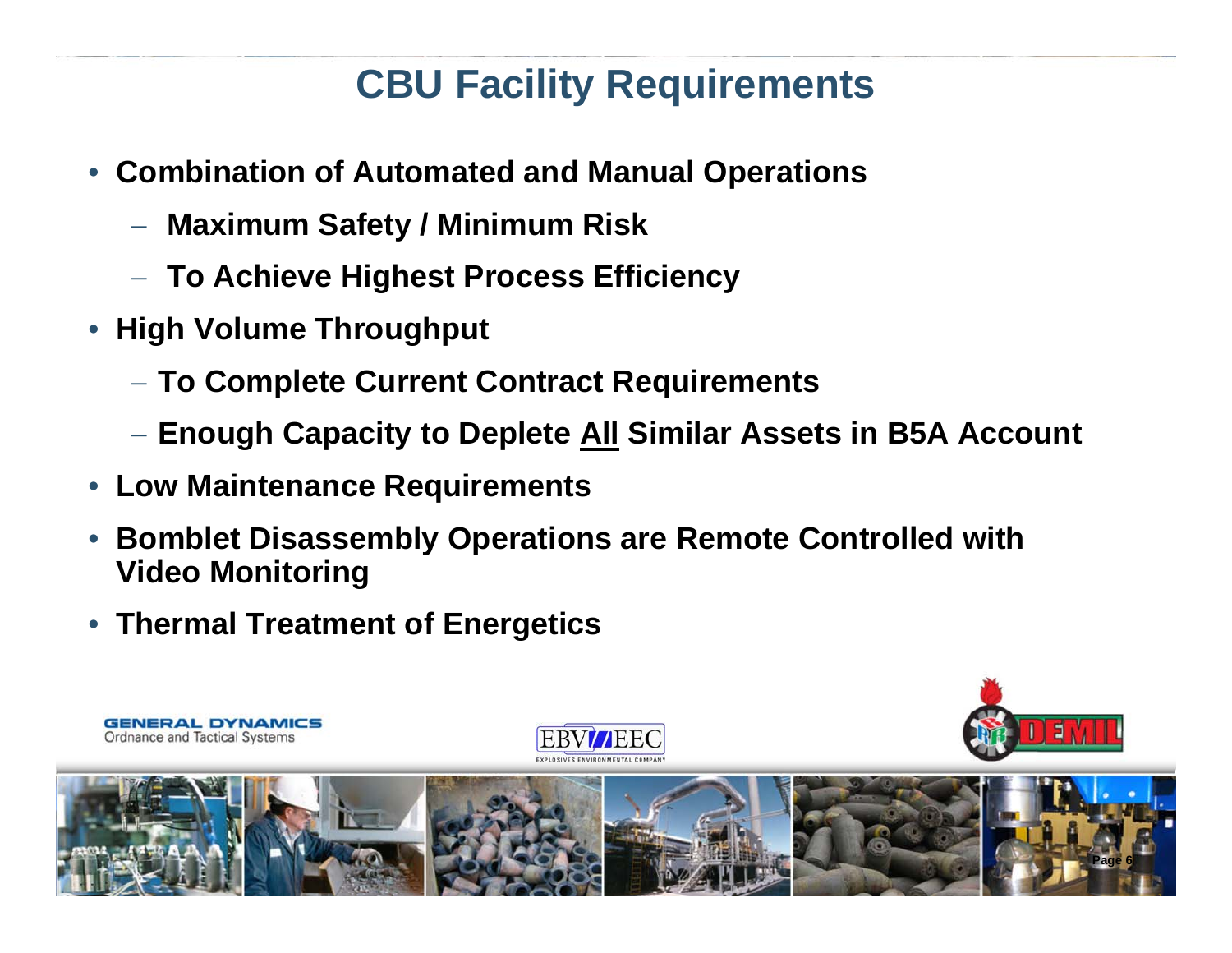## **Approach to Fill Capability Gap**

**GD-OTS and EBV EEC Approach**

- **Full Compliance with EHS and Security Regulations**
- **Evaluate Currently Available Technologies**
- **Utilize Expertise in Ammunition, Engineering, Equipment Design, and Demil Operations**
- **Engineer a Safe, Smart Solution**
- **Result is a Safe, Efficient, and Rapid Solution to Major Demil Stockpile Problems without the need for R&D**







**Page 7**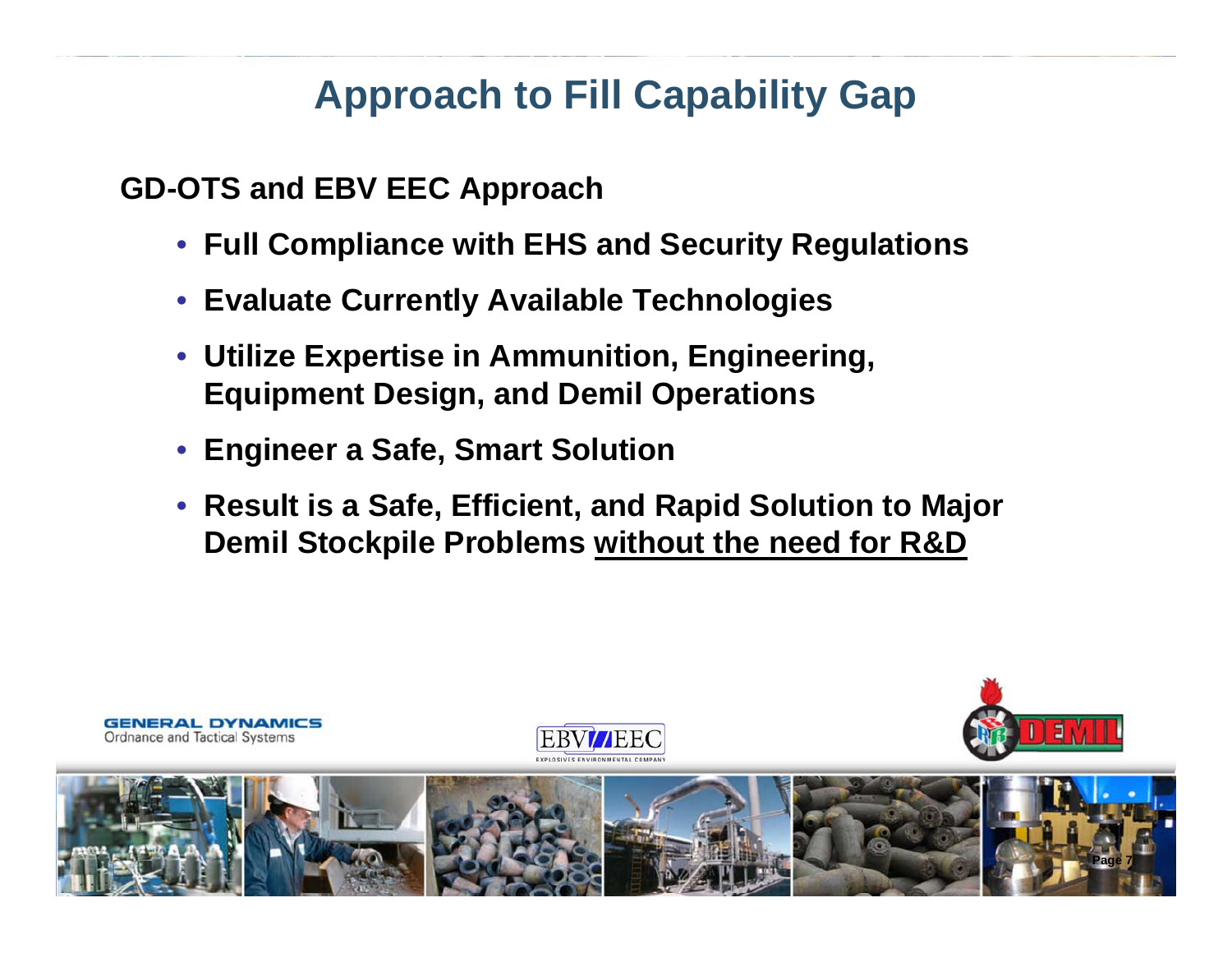#### **Approach to Fill Capability Gap**

**MIDASAmmo Data Cards Process Lay-out Risk Analysis EHS Compliance**

#### **Evaluation Facilitization Prove-out**

**FacilitiesEquipment Line InstallationWaste streamsProcess PlansTraining**

**Engineering Testing Walk-through Low-rate production**

#### **Production**

**Performance Evaluation Process Improvements**

**GENERAL DYNAMICS** Ordnance and Tactical Systems



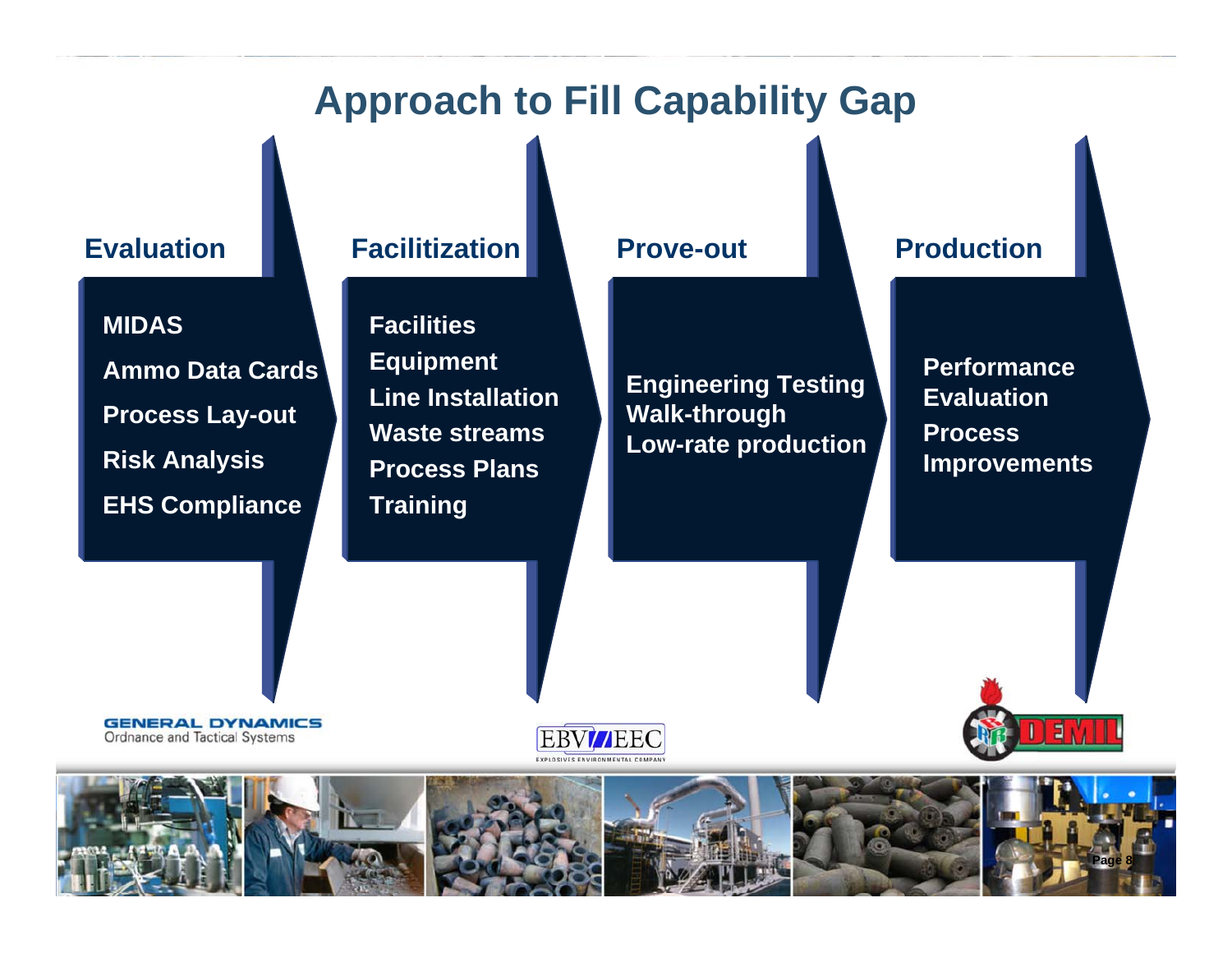#### **CBU Demil Line Team**



## GENERAL DYNAMICS **Ordnance and Tactical Systems**



Sonderanlagenbau Nord GmbH



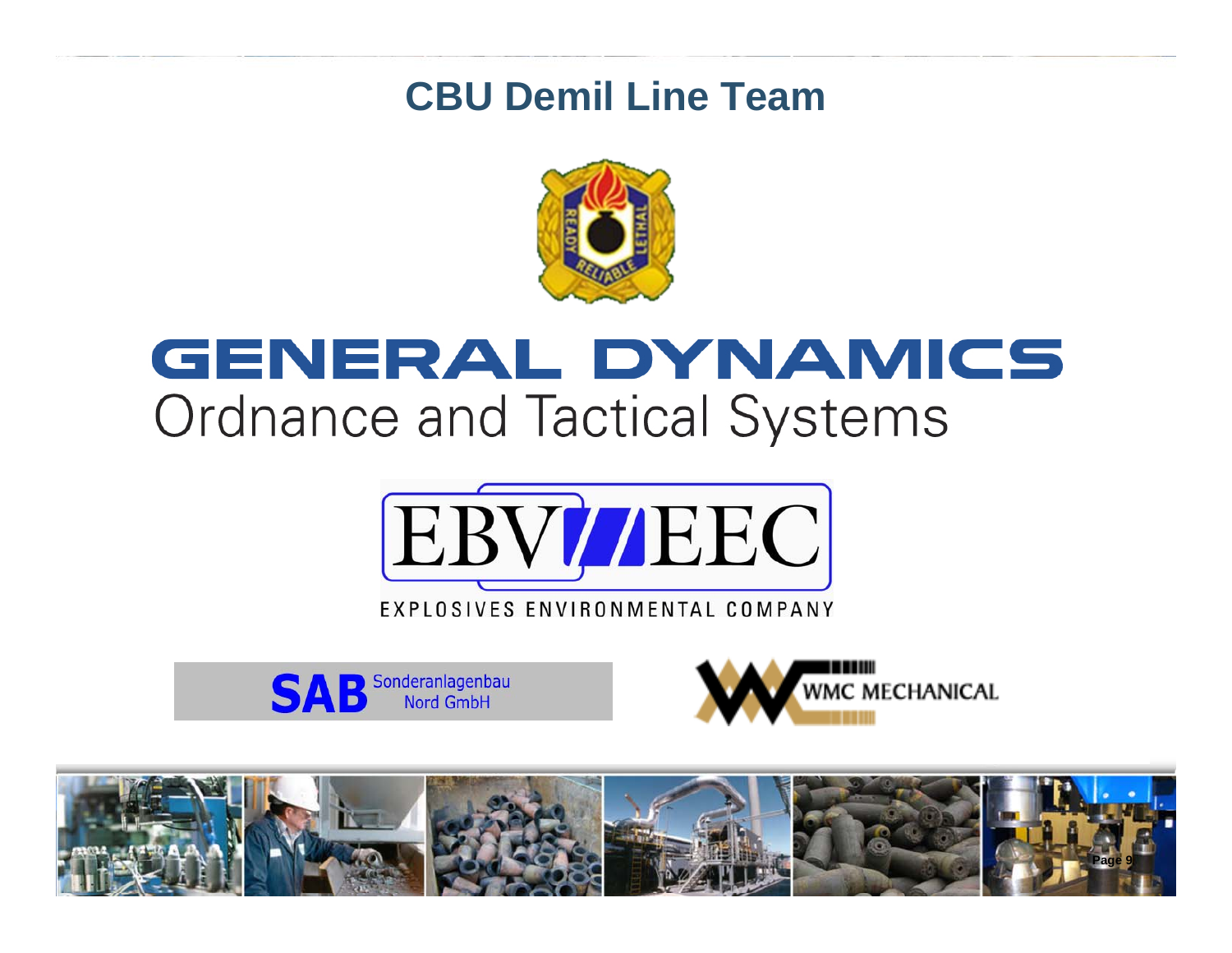## **CBU Line Start-up Schedule**

| <b>Event</b>                            | <b>Original Date</b> | <b>Actual Date</b> |
|-----------------------------------------|----------------------|--------------------|
| <b>Project Start / Initial Design</b>   | 03-Aug-06            | 03-Aug-06          |
| <b>Preliminary Design Review at SAB</b> | 20-Sep-06            | 20-Sep-06          |
| <b>Manufacture Test Equipment</b>       | 21-Sep-06            | 21-Sep-06          |
| <b>Engineering Tests at EBV</b>         | 27-Oct-06            | 27-Oct-06          |
| <b>Critical Design Review</b>           | 03-Nov-06            | 03-Nov-06          |
| <b>Manufacture Equipment</b>            | 06-Nov-06            | 06-Nov-06          |
| <b>Equipment Prove-Out at SAB</b>       | 08-Jan-07            | 08-Jan-07          |
| <b>Building Construction</b>            | 29-Jan-07            | 29-Jan-07          |
| <b>Installation of Equipment at EBV</b> | 02-Apr-07            | 02-Apr-07          |
| <b>Prove-Out and Ramp-Up</b>            | 16-Apr-07            | $23 - Apr - 07*$   |
| <b>Low Rate Production</b>              | 23-Apr-07            | 30-Apr-07          |

*\* No Inert Rounds Available during Entire Effort*



**Page 10**

**EBV/JEEC** EXPLOSIVES ENVIRONMENTAL COMPANY

**GENERAL DYNAMICS**<br>Ordnance and Tactical Systems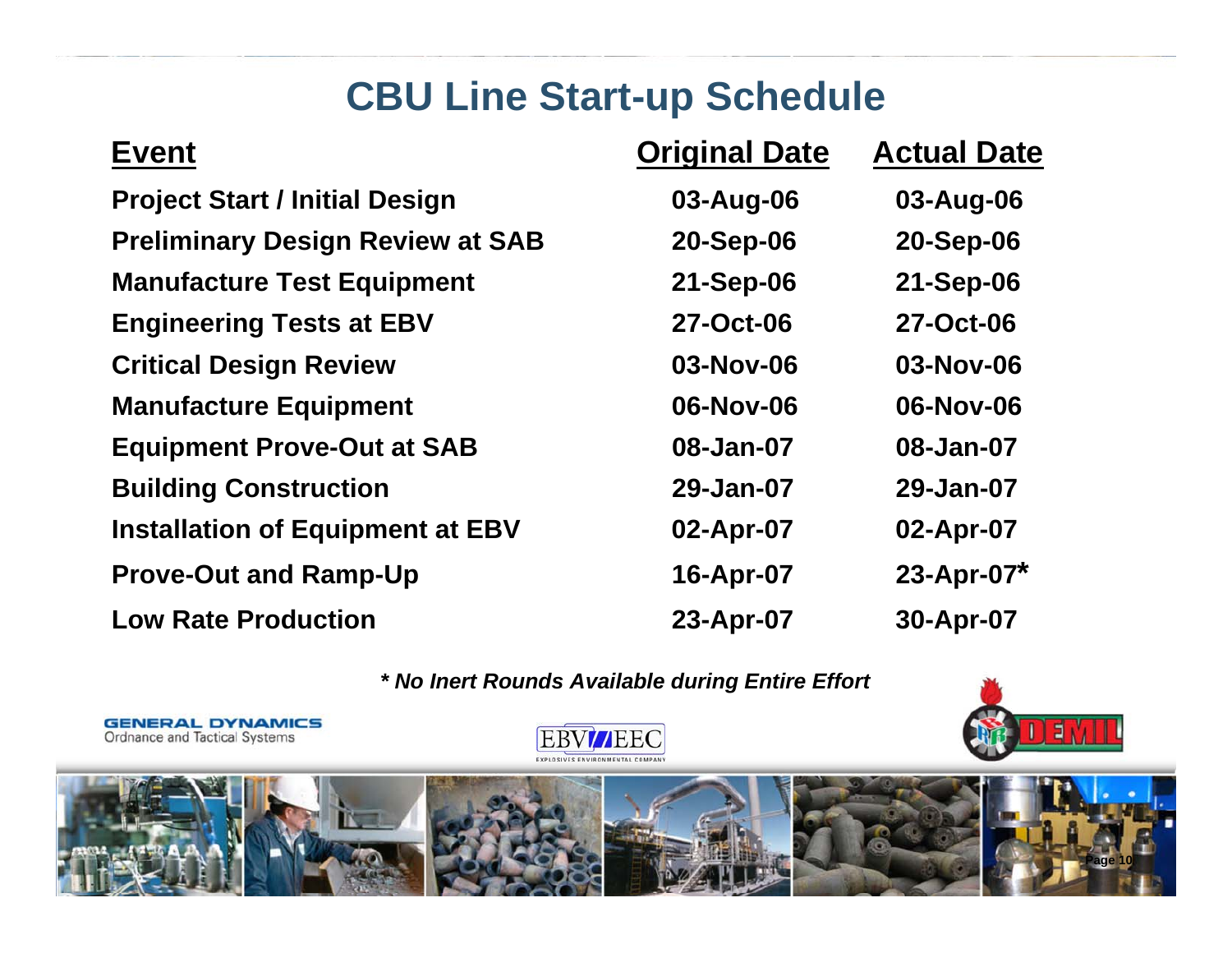## **Overall Demil Approach**

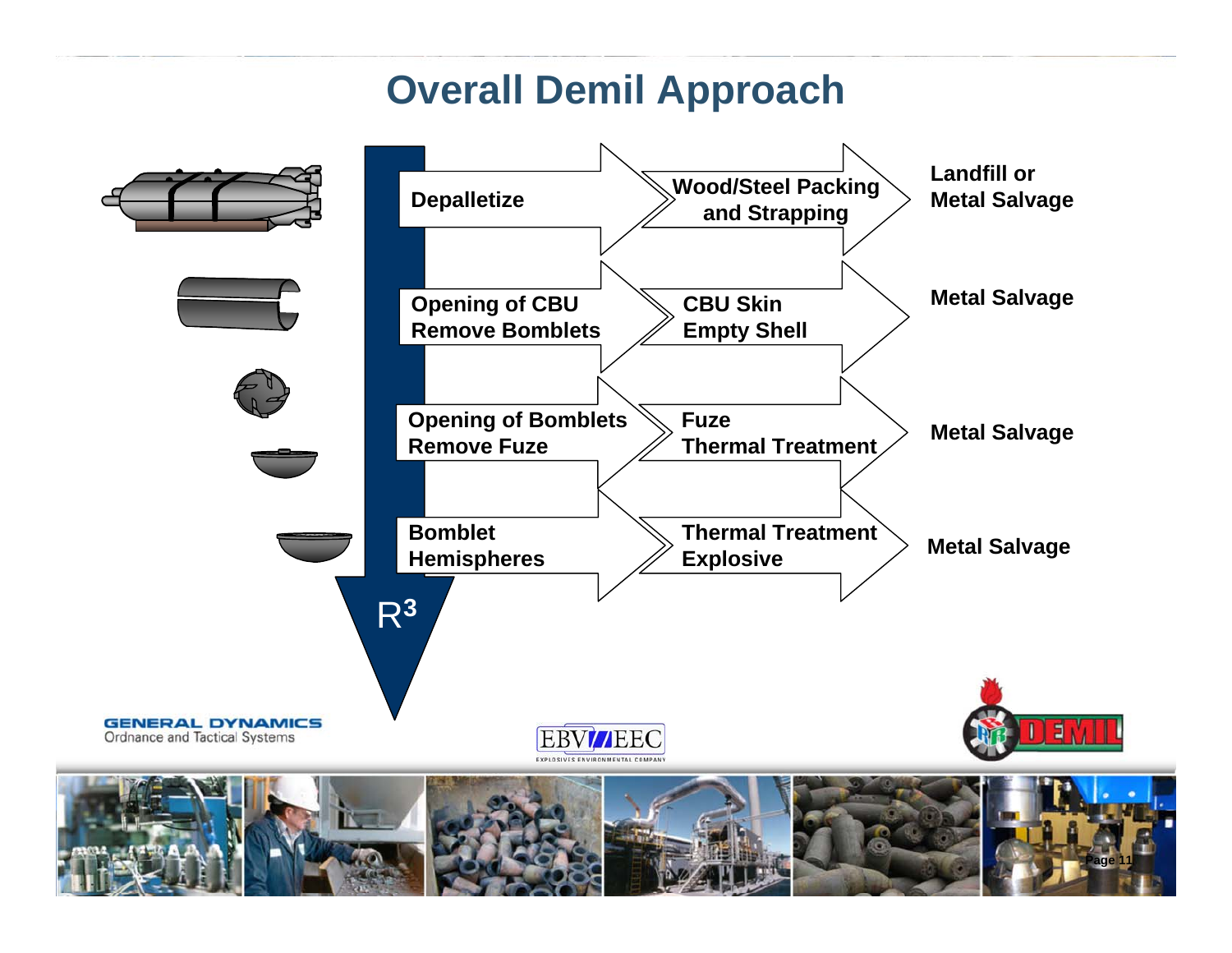#### **CBU Demil Line – Production Equipment**





#### **New CBU Building**

#### **Fixture for Opening CBU Dispenser**



**GENERAL DYNAMICS Ordnance and Tactical Systems** 



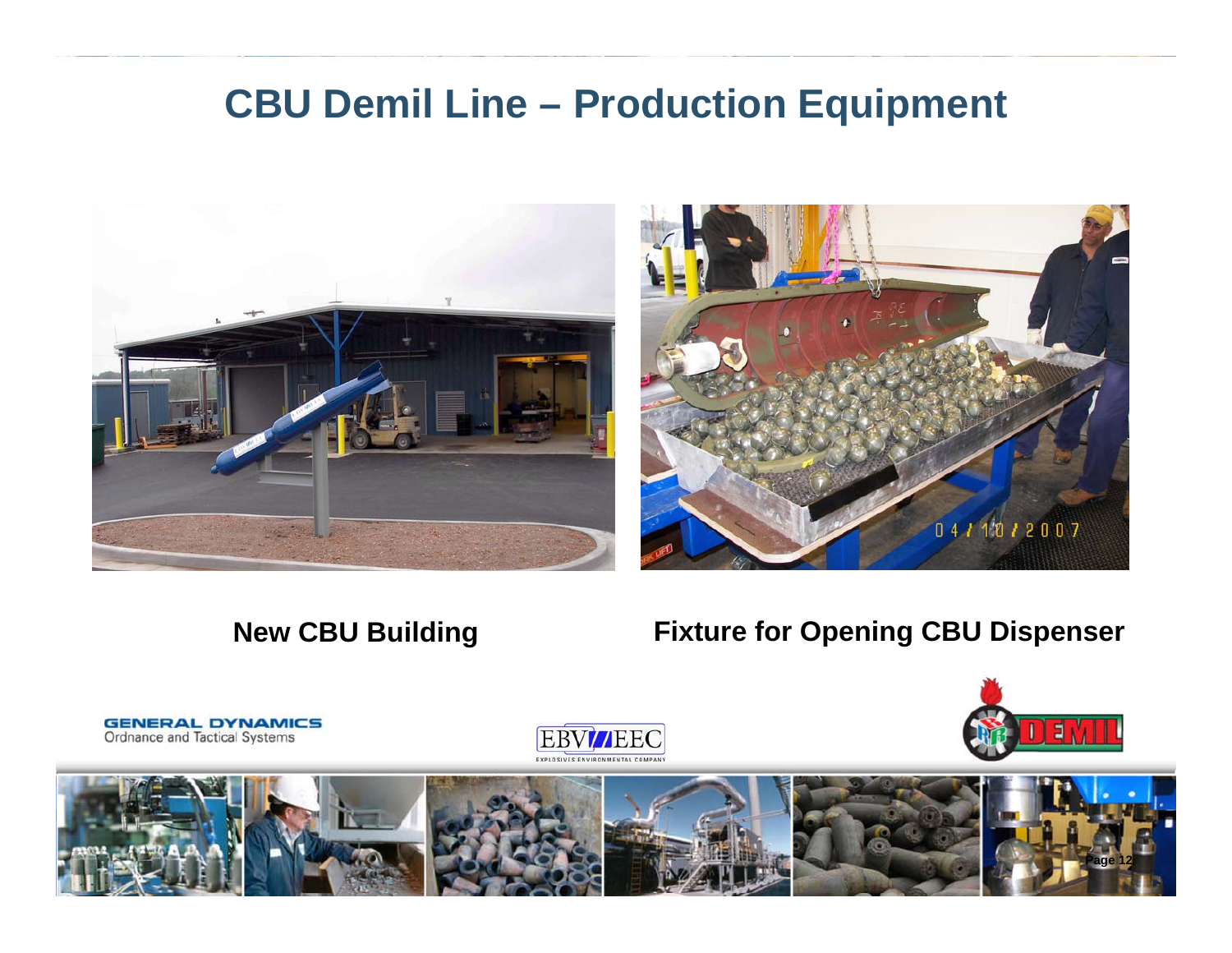#### **CBU Disassembly Line – Overall Layout**

#### **Top View**



**GENERAL DYNAMICS** Ordnance and Tactical Systems





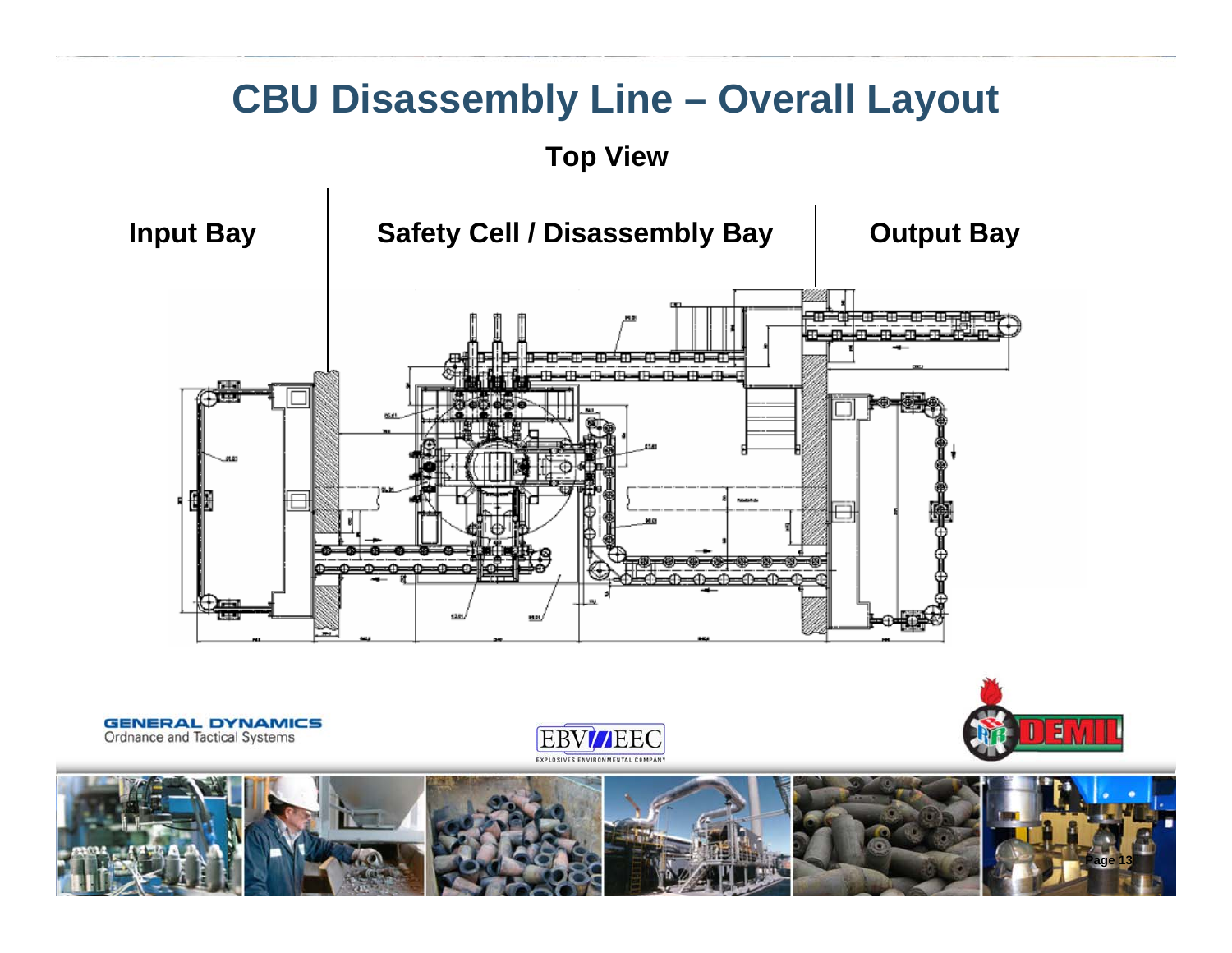#### **CBU Demil Line – Production Equipment**





#### **Input Conveyor and Control Station for Disassembly Machine**

**GENERAL DYNAMICS** 

Ordnance and Tactical Systems

**Bomblet Spacing on Input Conveyor**



**Page 14**

**EBV//EEC**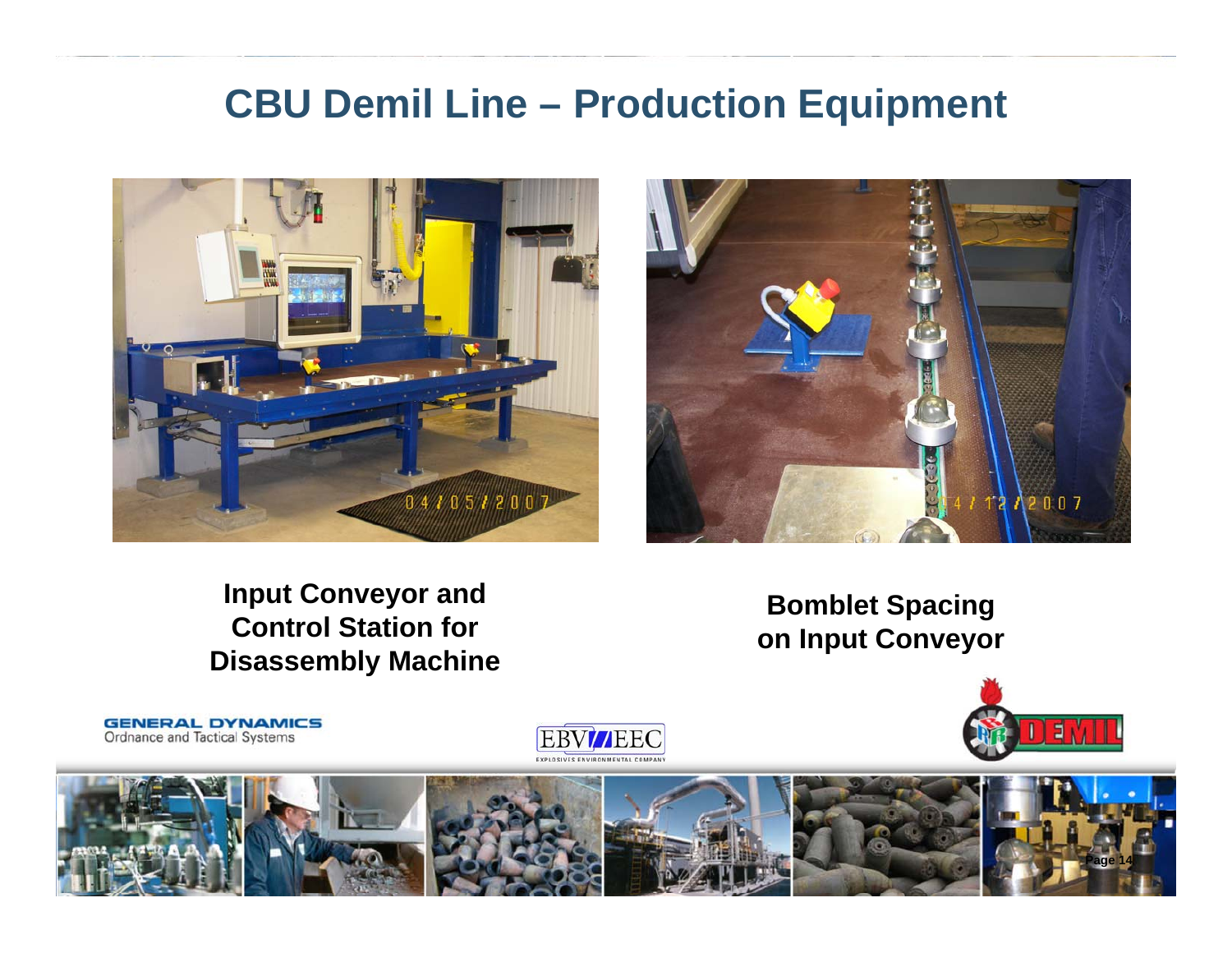#### **CBU Demil Line – Production Equipment**





#### **Disassembly Machine in Safety Cell**

**GENERAL DYNAMICS** 

Ordnance and Tactical Systems

**Output Conveyor for Fuzes and Bomblet Hemispheres**





**EBV//EEC**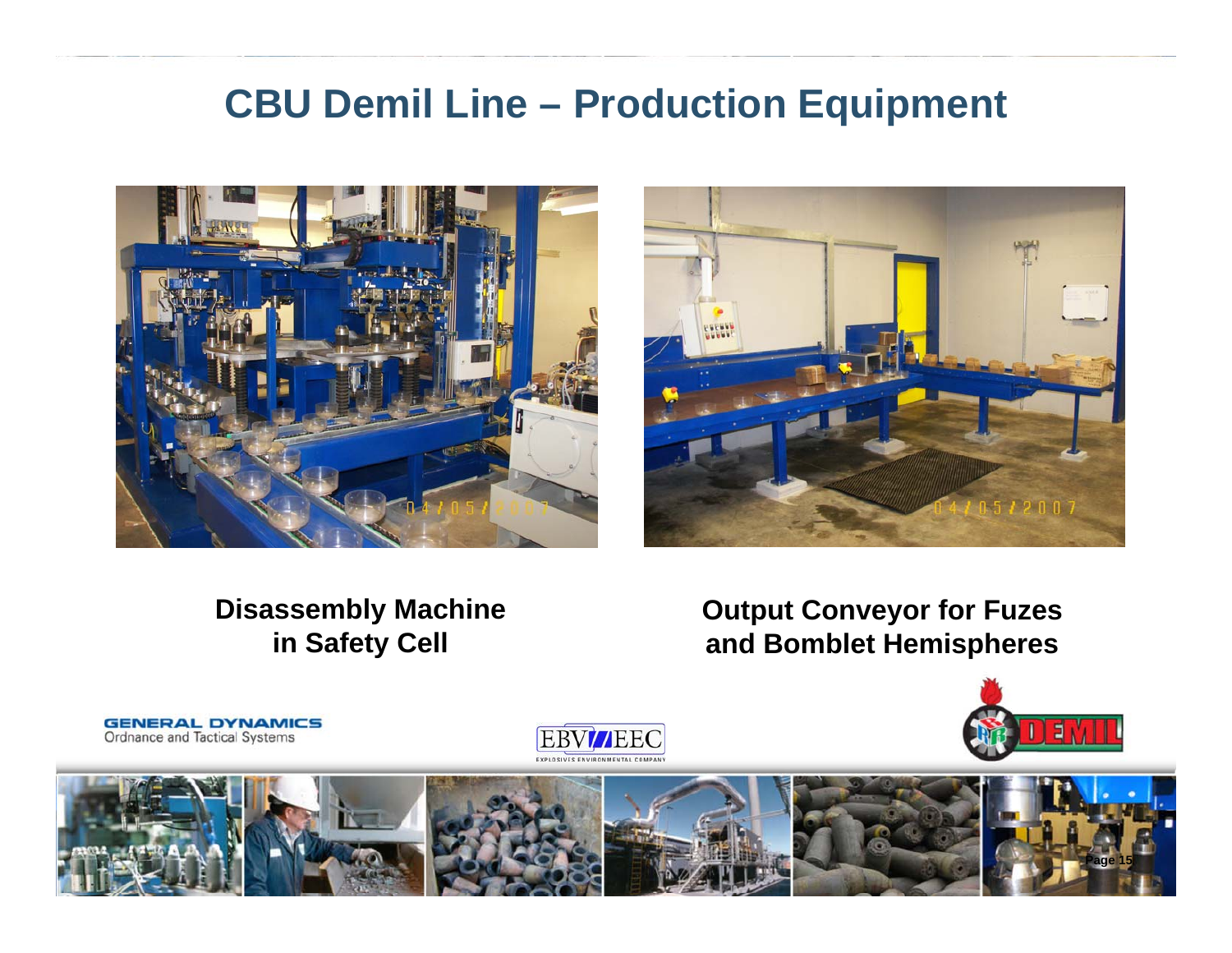#### **Video of Bomblet Disassembly Equipment**



**GENERAL DYNAMICS**<br>Ordnance and Tactical Systems





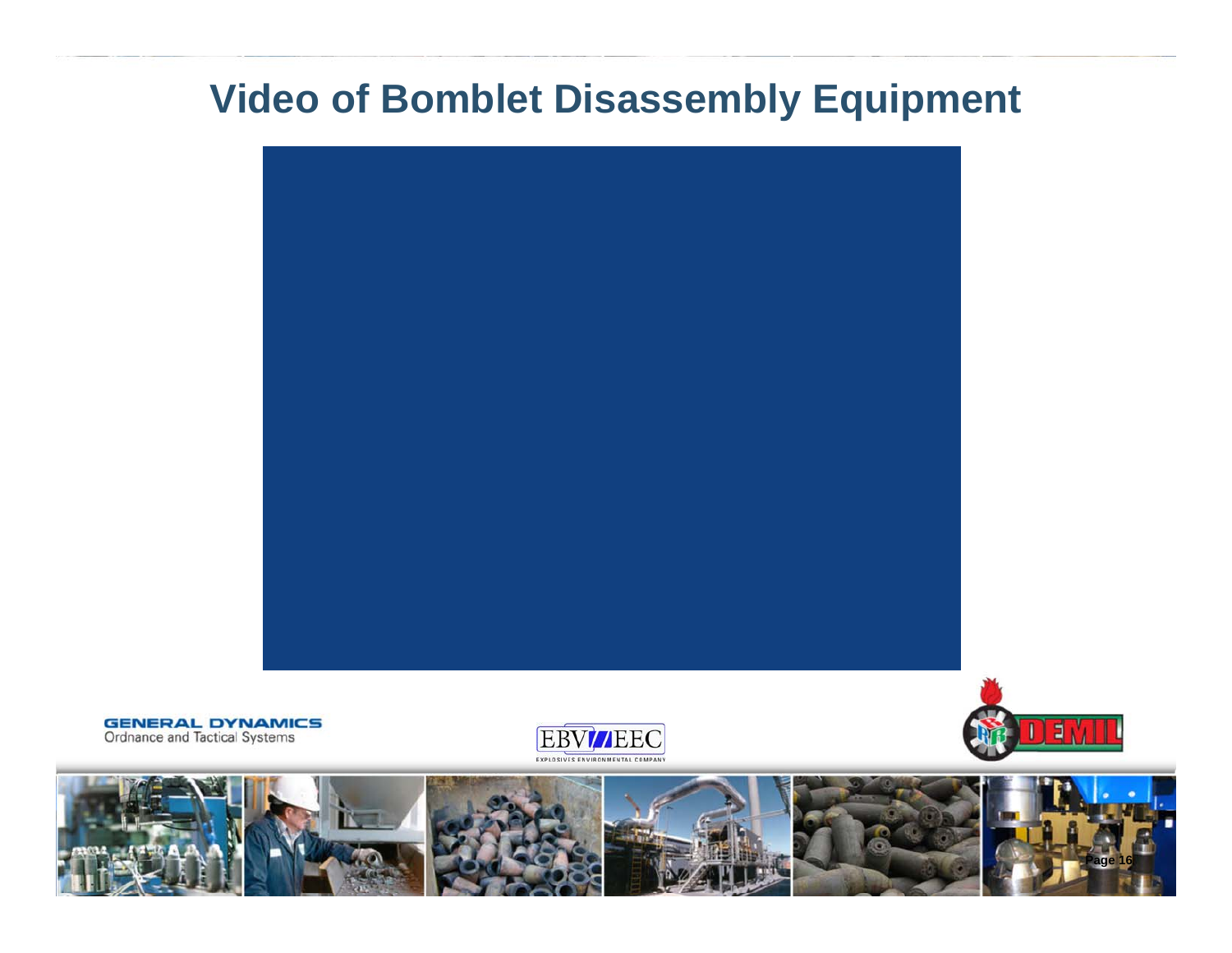#### **Video of Output Conveyor**



**GENERAL DYNAMICS**<br>Ordnance and Tactical Systems





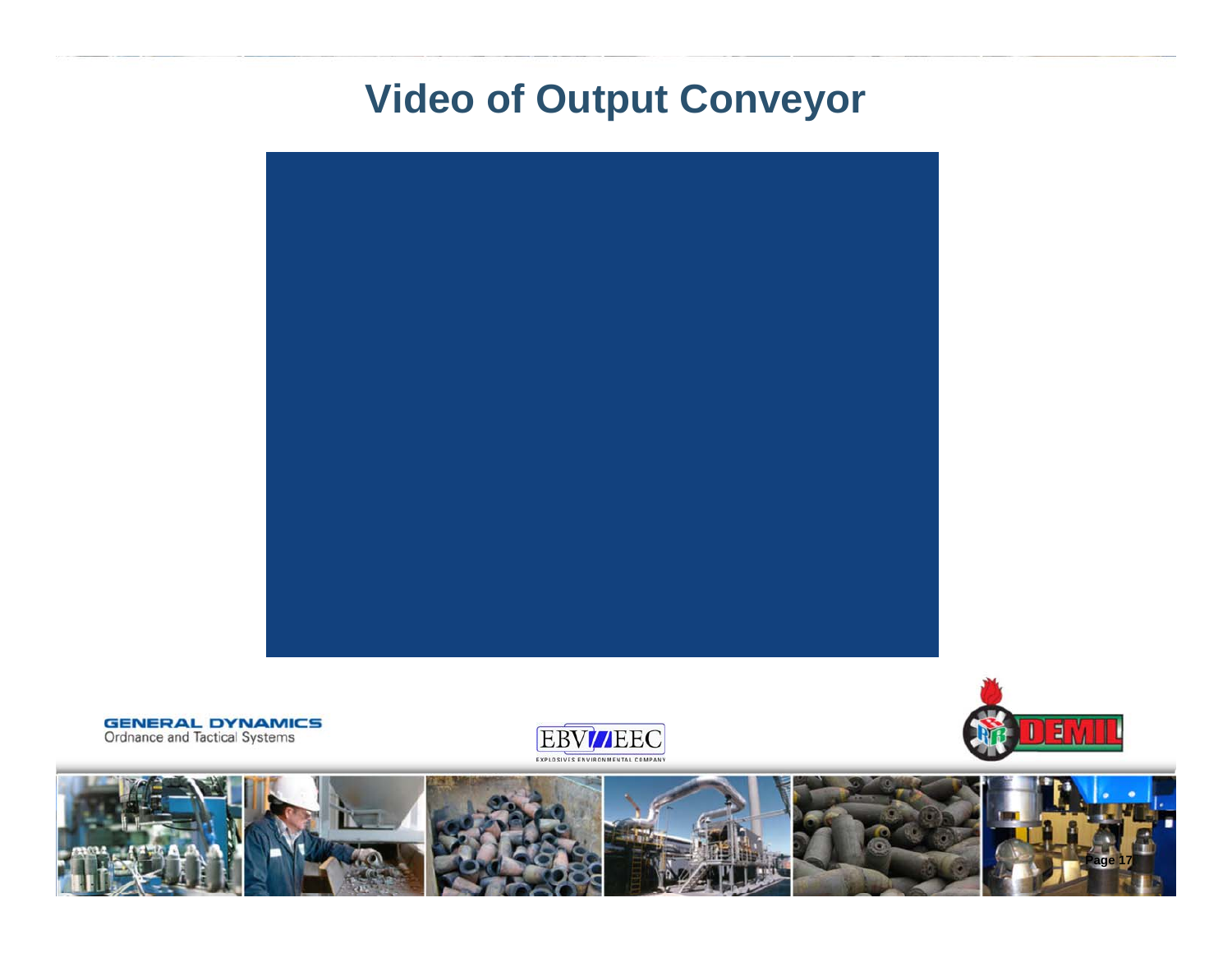## **Current Operational Status**

- **Successful Prove-out and Ramp-up**
	- **- System Check Out on Both Size Bomblets**
- **Flexible Design**
	- **- Disassembly Equipment has Handled All Bomblet Variants Seen to Date**
- **Initial 3 weeks of Equipment Operation:**
	- -**426 CBU's have been Demilitarized (95,440 Bomblets)**
	- -**61 CBU's highest daily production to date**

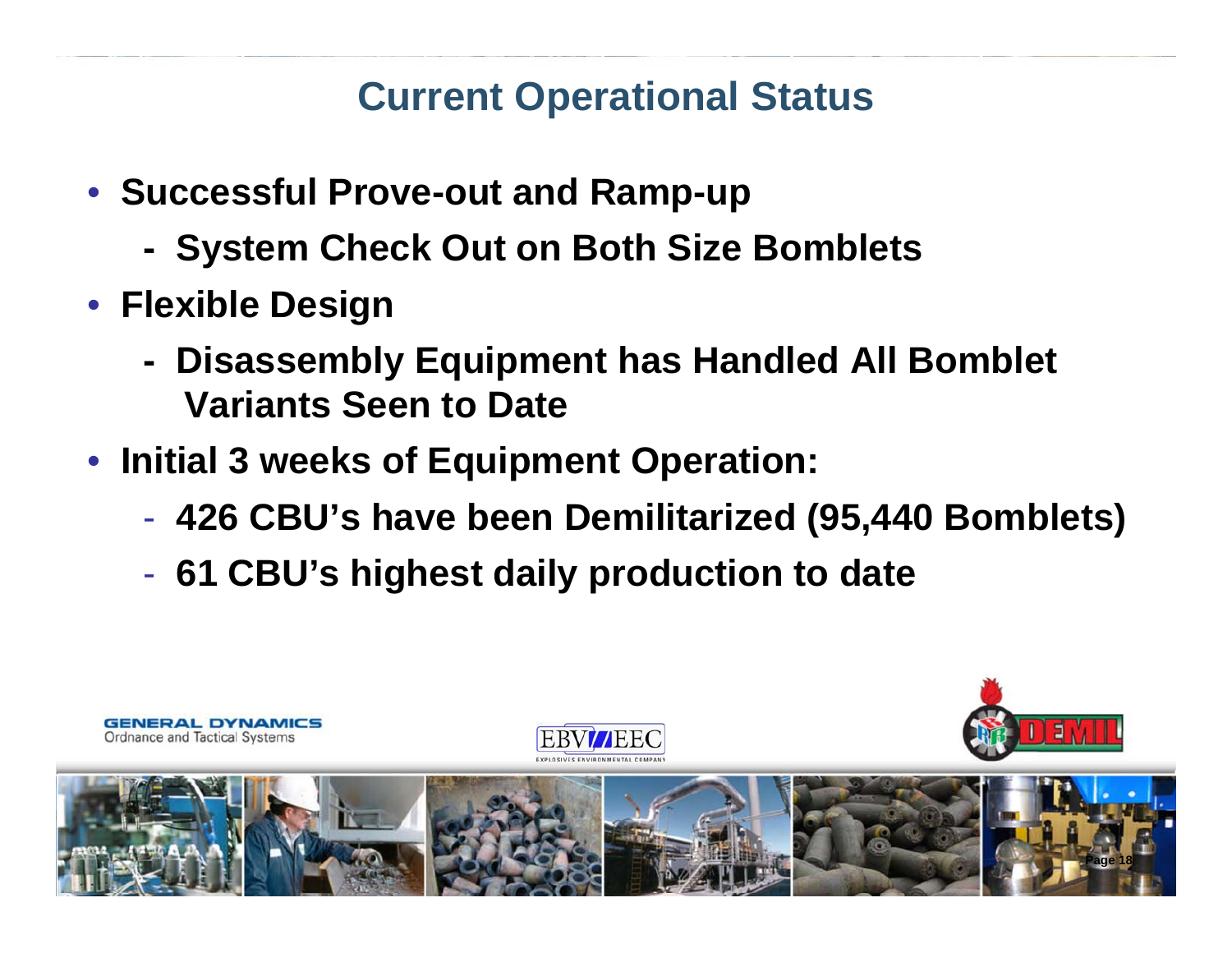## **B5A Account for CBU Assets**

• **Within the Current Contract, this Line can Demil all Assets Currently Listing in the B5A Account for these 3 DODIC's**

| <b>DODIC</b> | Quantity | <b>Months to Complete</b> |  |
|--------------|----------|---------------------------|--|
| E800         | 3,743    |                           |  |
| E803         | 15,565   | 26                        |  |
| F828         | 19,230   | 32                        |  |

• **Total Time Required – Less Than 5 Years**

**GENERAL DYNAMICS** 

Ordnance and Tactical Systems

- •**Time Based on Current Daily Production Rate at 24/7**
- •**Equipment Optimization will Increase Productivity**



**TTTEE**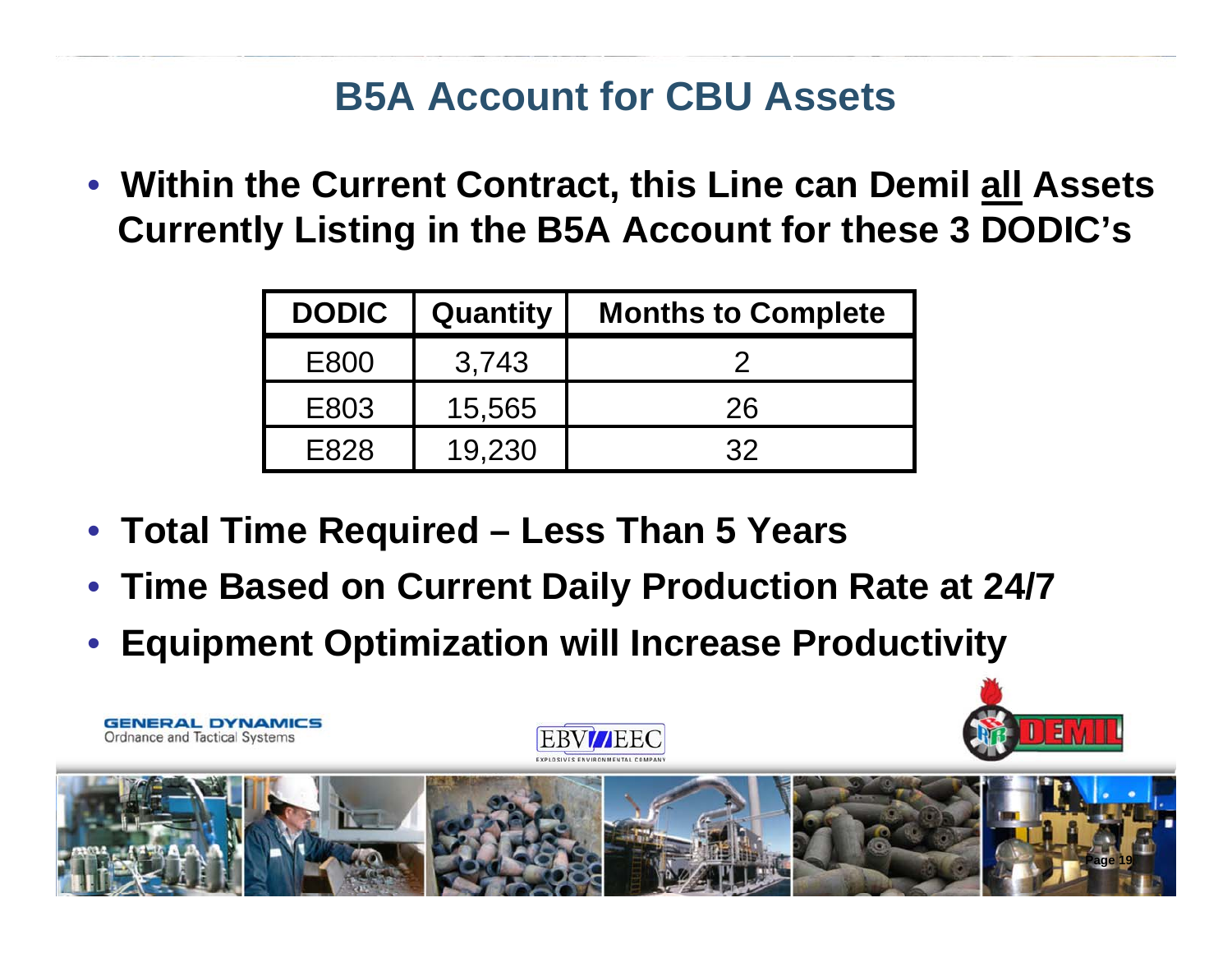## **Demil Center of Excellence for ICM / CBU**

- **GD-OTS teamed with EBV EEC to Create the Leading Center of Excellence for Demil of Assets Containing Submunitions**
- •**Engineered Solutions that are Safe, Efficient, and Low-Cost**
- $\bullet$ **Proven Capabilities across Range of Demil Items**
- $\bullet$ **ICM Line in Operation for 4 years**
- •**Design and Implementation of CBU Line in 8 months**
- $\bullet$ **MLRS**

**GENERAL DYNAMICS** Ordnance and Tactical Systems

- **- Engineering Studies Completed**
- **- Final Design Ready to Build to Maximize R3 and Environmental Efficiency**